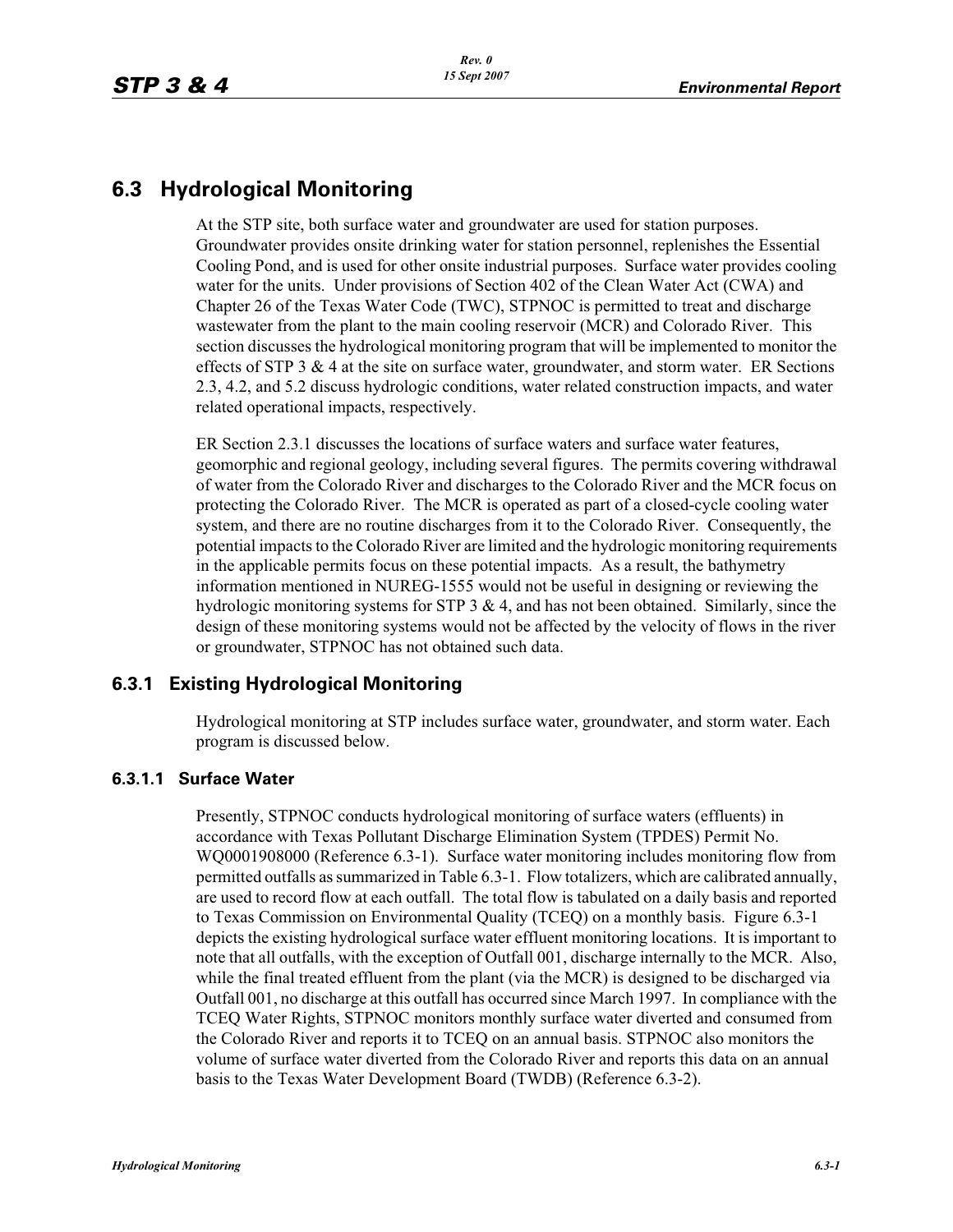#### **6.3.1.2 Groundwater**

STPNOC monitors groundwater usage from the five water supply wells that serve the facility (Well 5, 6, 7, 8, and Nuclear Training Facility [NTF] Well) and submits the results to the Coastal Plains Groundwater Conservation District, the TCEQ, and TWDB. Table 6.3-2 summarizes the parameters monitored for groundwater supply-wells. As part of the preconstruction phase, groundwater levels will be monitored at the tritium sampling locations as identified Table 6.3-3. Figures 6.3-2 and 6.3-3 depict the groundwater monitoring well locations. Also, the nuclear industry, in conjunction with the Nuclear Energy Institute, has initiated a program to collect groundwater data at commercial nuclear sites. STPNOC has participated in this program, and anticipates further participation as guidance is developed. Measurements of groundwater elevations are obtained via either a water level indicator or a portable well sounder. Water elevation is a reference elevation at the well head minus the marked distance on the probe.

#### **6.3.1.3 Storm Water**

Storm water is monitored and sampled as described in STPNOC's Industrial Storm Water Pollution Prevention Plan (SWPPP), in accordance with the TPDES Multi-Sector General Permit (Permit No. TXR050000) (Reference 6.3-3). The objectives of the SWPPP are to ensure that potential sources are evaluated and that appropriate measures are designed and implemented to prevent/control the discharge of pollutants in storm water. There are eight storm water outfalls  $(A-H)$ , but only four are associated with industrial activity  $(A, E, F, G)$ . The outfalls are monitored for flow (discharge) during precipitation events in accordance with the SWPPP. Figure 6.3-4 depicts the location of the outfalls.

# **6.3.2 Construction and Preoperational Monitoring**

### **6.3.2.1 Surface Water/Storm Water**

Before construction of the new units, STPNOC will prepare an SWPPP as required by TPDES General Permit (TXR150000) (Reference 6.3-4) for Storm Water Discharges from Large Construction Activities. The plan will provide for periodic visual inspection of erosion and sediment control best management practices. The plan will also describe a monitoring program that meets specific criteria outlined in the General Permit. U.S. Army Corps of Engineers permits will be obtained as needed for impacts to rivers, wetlands, and other water bodies affected by construction. Any monitoring of the Colorado River required in conjunction with permits associated with construction/upgrades of the barge facility or the water intake or discharge structures will be conducted in accordance with a Water Quality Certification issued under Section 401 of the Clean Water Act.

Surface water flow monitoring will continue at the TPDES monitored outfalls for STP 1 & 2 throughout the construction and preoperational period to determine effects, if any, of the construction and preoperation of STP 3 & 4 on effluent flows from the STP site.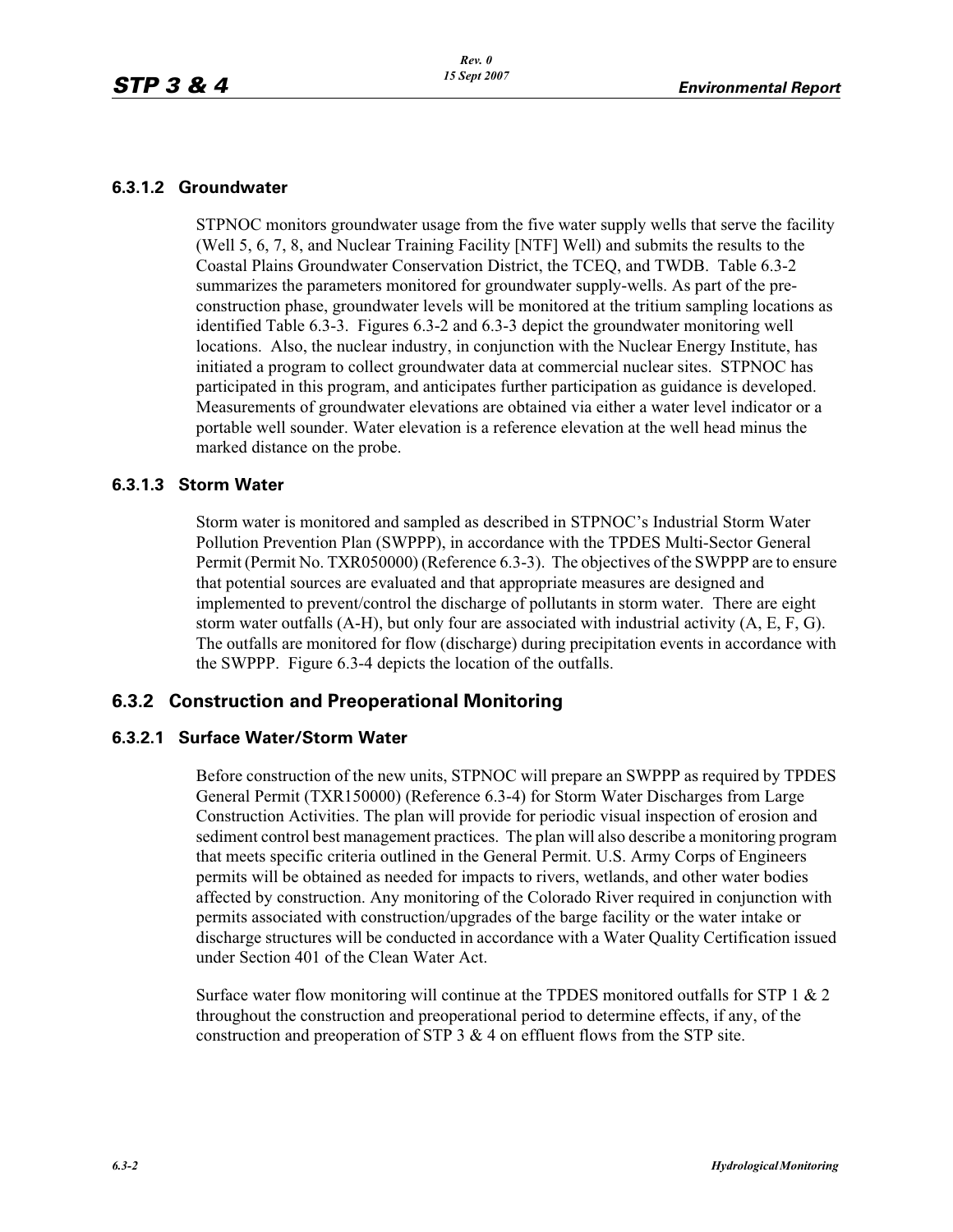#### **6.3.2.2 Groundwater**

As part of preconstruction activities, 28 groundwater observation wells (13 pairs, 2 single) were installed at the STP site in 2006 to establish groundwater levels, flow paths, and gradients near the new units in the shallow and deep aquifers. ER Section 2.3.1 discusses the results of this monitoring the new wells, as well as the tritium-monitored wells, are summarized in Table 6.3- 3 and depicted on Figures 6.3-2 and 6.3-3. The new wells are monitored monthly for groundwater elevation. The tritium wells are monitored for water level on a quarterly basis. The results of the monitoring program are discussed in Subsection 2.3.3. These monitoring programs support the baseline groundwater hydrological conditions for the new units. Groundwater monitoring will continue throughout plant construction to monitor for changes in groundwater/surface water due to potential construction effects, including dewatering. Although no significant long-term impacts to groundwater aquifers are anticipated during construction, monitoring will provide a means of detecting any unanticipated changes should they occur. STPNOC will use best management practices to protect the deep aquifer from impact during the construction process, such as controls for wellhead protection, cross connection, etc. In the event impacts to the groundwater resource are discovered by monitoring or other means, and these impacts are significantly different from those previously analyzed by the NRC, this information will be provided to the NRC for review, as appropriate

### **6.3.3 Operational Monitoring**

Operational monitoring programs for surface water, groundwater, and storm water will be developed in coordination with the TCEQ, TWDB, and the NRC and incorporated into new or amended surface water (TPDES) permit(s), groundwater use permits, and storm water monitoring permit(s). These permits and/or requirements will address required monitoring. Based on the current operational monitoring for STP  $1 \& 2$ , it is anticipated that similar surface water and storm water monitoring programs will be implemented for STP  $3 \& 4$ , specifically effluent and flow monitoring at new relevant outfalls/drainage discharge points from the new plant area and at any new site outfalls into the MCR. Before initiation of new unit operations, the existing STP SWPPP will be revised and submitted to TCEQ to include the new units, as required by the TPDES Permit for Industrial Stormwater Discharges. Groundwater monitoring relevant to reporting requirements for water use will also be similar to existing reporting requirements for STP 1 & 2.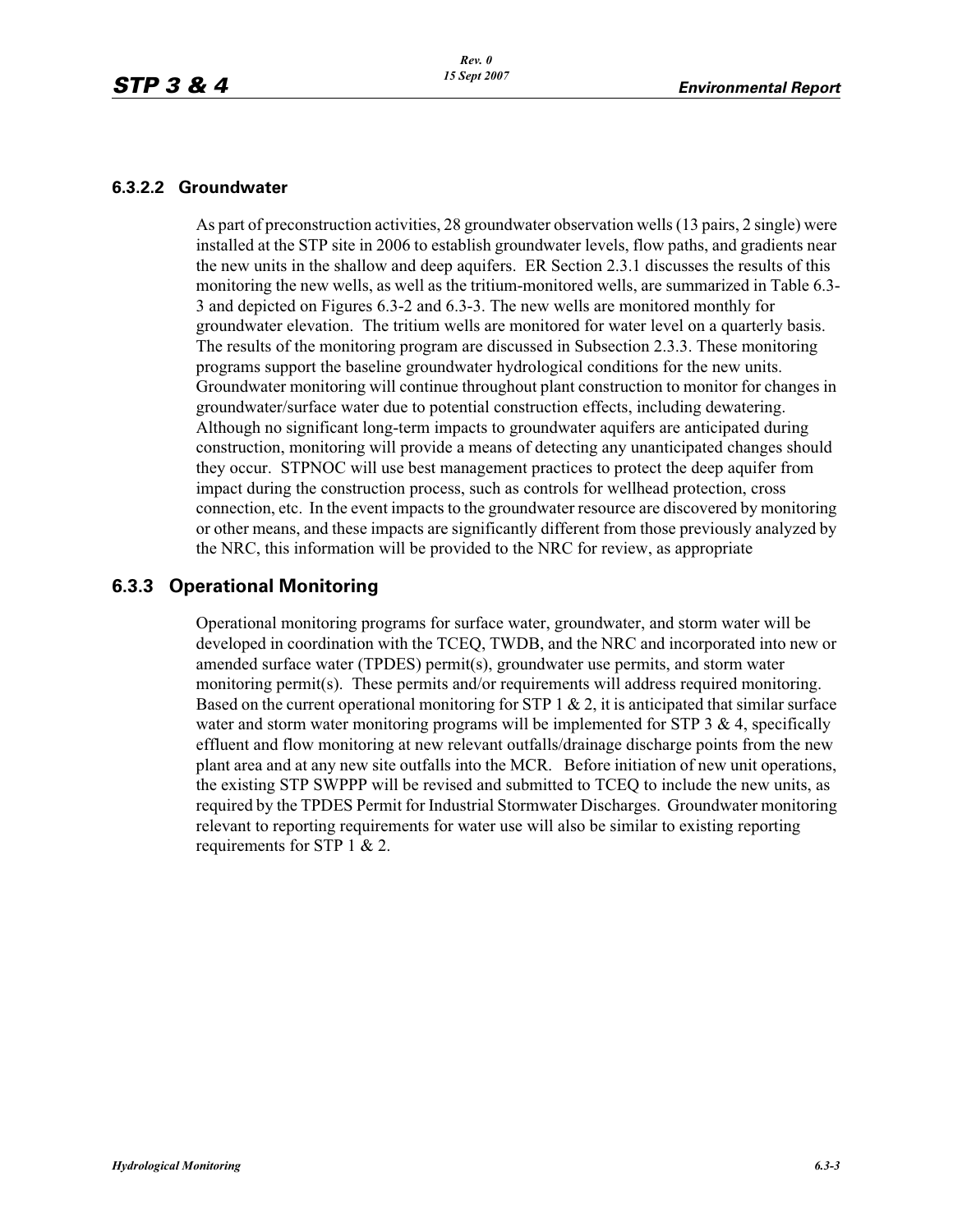## **6.3.4 References**

- 6.3-1 Texas Commission on Environmental Quality, Texas Pollutant Discharge Elimination System (TPDES) Permit to Discharge Wastes under provisions of Section 402 of the Clean Water Act and Chapter 26 of the Texas Water Code – Permit No. WQ0001908000, Austin, Texas, July 27, 2005.
- 6.3-2 Texas Commission on Environmental Quality, TCEQ; Texas Water Development Board, TWDB Annual Water Use Reports - 2006, South Texas Project Electric Generating Station, February 22, 2007.
- 6.3-3 Texas Commission on Environmental Quality, Multi-Sector Permit– Permit No. TXR050000, Austin, Texas, August 20, 2001.
- 6.3-4 Texas Commission on Environmental Quality, TPDES General Permit No. TXR150000, Austin, Texas, March 5, 2003.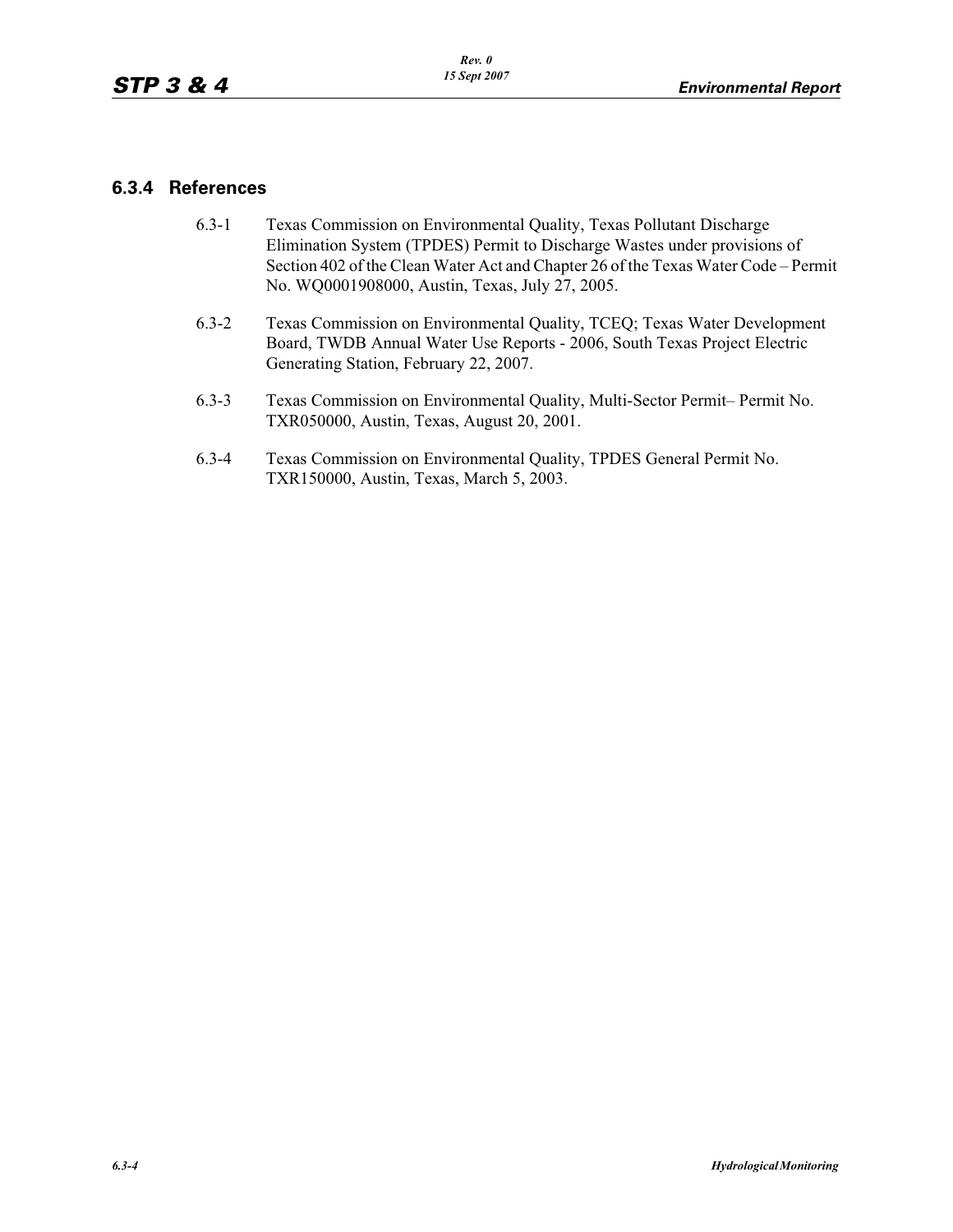| <b>Monitoring Location</b><br>(STP 1 & 2)                                                     | <b>Constituents (units)</b> | <b>Frequency</b> | <b>Sample Type</b> |
|-----------------------------------------------------------------------------------------------|-----------------------------|------------------|--------------------|
| 001 (Final Plant Discharge<br>[combined waste streams from<br>STP 1 & 2])                     | Flow (MGD)                  | Continuous [1]   | Record             |
| 001 (Final Plant Discharge<br>[combined waste streams from<br>STP 1 & 2]) - at Colorado River | Flow (MGD)                  | $1$ /day $[1]$   | Estimate           |
| 101 (STP 1 & 2 low volume waste<br>sources/metal cleaning waste<br>system discharge)          | Flow (MGD)                  | $1$ /day         | Estimate           |
| 201 (Units 1 and 2 low volume<br>waste discharges and storm<br>water)                         | Flow (MGD)                  | $1$ /day         | Estimate           |
| 401 (Units 1 and 2 sanitary waste,<br>car wash discharge, and air<br>conditioning condensate) | Flow (MGD)                  | $1$ /day         | Estimate           |
| 501 (Units 1 and 2 metal cleaning<br>waste)                                                   | Flow (MGD)                  | $1$ /day         | Estimate           |
| 601 (Units 1 and 2 sanitary<br>sewage, air conditioning<br>condensate, and HVAC<br>blowdown)  | Flow (MGD)                  | $1$ /day         | Estimate           |

# **Table 6.3-1 TPDES Effluent Hydrological Monitoring Program**

*[1]* When discharge occurs

MGD – million gallons/day

Source - Reference 6.3.1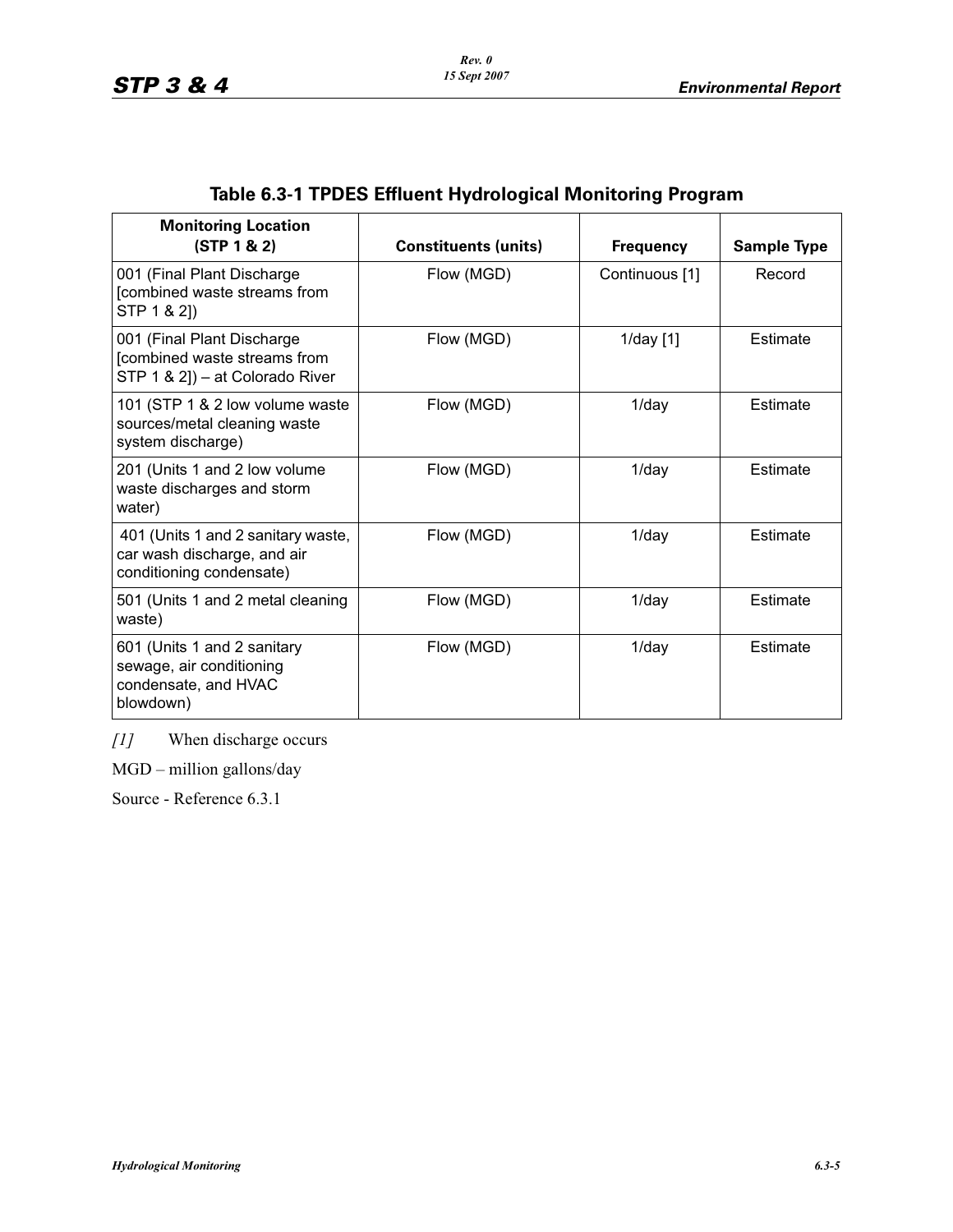| <b>Well Number</b> | Capacity, gpm | <b>Construction Well</b><br>Depth, ft Below<br>Ground | <b>Parameters</b><br><b>Monitored</b> |  |  |
|--------------------|---------------|-------------------------------------------------------|---------------------------------------|--|--|
| 5                  | 500           | 700                                                   | Gallons<br>Pumped/minute              |  |  |
| 6                  | 500           | 700                                                   | Gallons<br>Pumped/minute              |  |  |
| 7                  | 500           | 700                                                   | Gallons<br>Pumped/minute              |  |  |
| 8                  | 250           | 600                                                   | Gallons<br>Pumped/minute              |  |  |
| NTF Well           | 200           | 600                                                   | Gallons<br>Pumped/minute              |  |  |

**Table 6.3-2 Existing Groundwater Pumping Wells**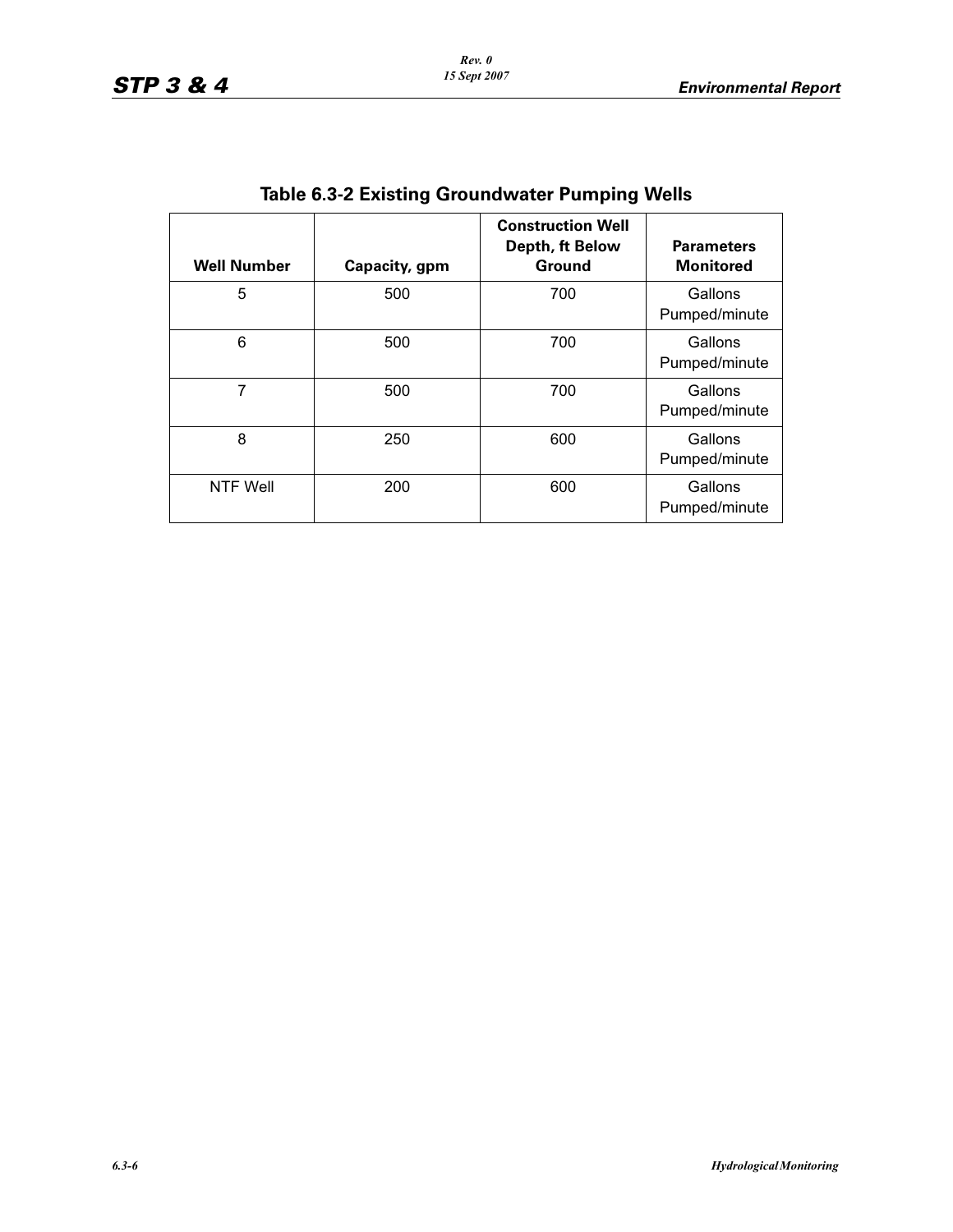|                                                                                                               | <b>Monitoring Program</b> |                                                | <b>Parameter</b>          |
|---------------------------------------------------------------------------------------------------------------|---------------------------|------------------------------------------------|---------------------------|
| <b>Well ID</b>                                                                                                | <b>Operational</b>        | <b>Combined</b><br><b>Operating</b><br>License | Water<br><b>Elevation</b> |
| <b>TRITIUM WELLS</b>                                                                                          |                           |                                                |                           |
| Piezometer Well # 415 (Station #255)                                                                          |                           |                                                |                           |
| Piezometer Well # 417 (Station #256)                                                                          |                           |                                                |                           |
| Piezometer Well #421-02 (Station #257)                                                                        |                           |                                                |                           |
| Piezometer Well #435-01 (Station #258)                                                                        |                           |                                                |                           |
| Piezometer Well # 435-02 (Station #259)                                                                       |                           |                                                |                           |
| Piezometer Well # 437 (Station #260)                                                                          |                           |                                                |                           |
| Piezometer Well #446 (Station #205)                                                                           |                           |                                                |                           |
| Piezometer Well #446A (Station #206)                                                                          |                           |                                                |                           |
| Piezometer Well #447 (Station #263)                                                                           |                           |                                                |                           |
| Piezometer Well #447A (Station #264)                                                                          |                           |                                                |                           |
| Piezometer Well # 602A (Station #266)                                                                         |                           |                                                |                           |
| Test Well B-3 (Station #235)                                                                                  |                           |                                                |                           |
| Windmill North of Heavy Haul Rd near Well #417 (Station #267)                                                 |                           |                                                |                           |
| Windmill East of MCR (Station #268)                                                                           |                           |                                                |                           |
| Water well located on private property approx.1 mile south<br>of MCR reservoir on private land (Station #245) |                           |                                                |                           |
| Windmill South of the East corner of STP MCR on private land (Station<br>#269)                                | V                         |                                                |                           |
| Test Well B-4, upper aquifer (Station #251)                                                                   |                           |                                                |                           |
| <b>PRE-APPLICATION WELLS</b>                                                                                  |                           |                                                |                           |
| OW-308 U/L                                                                                                    |                           |                                                |                           |
| OW-332 U/La                                                                                                   |                           |                                                |                           |
| <b>OW-348 U/L</b>                                                                                             |                           |                                                |                           |
| OW-349 U/L                                                                                                    |                           |                                                |                           |
| <b>OW-408 U/L</b>                                                                                             |                           |                                                |                           |
| OW-420 U                                                                                                      |                           |                                                |                           |
| OW-438 U/L                                                                                                    |                           |                                                |                           |
| OW-910 U/L                                                                                                    |                           |                                                |                           |
| OW-928 U/L                                                                                                    |                           |                                                |                           |
| OW-929 U/L                                                                                                    |                           |                                                |                           |
| OW-930 U/L                                                                                                    |                           |                                                |                           |
| OW-931 U                                                                                                      |                           |                                                |                           |
| OW-932 U/L                                                                                                    |                           |                                                |                           |
| OW-933 U/L                                                                                                    |                           |                                                |                           |
| <b>OW-934 U/L</b>                                                                                             |                           |                                                |                           |

# **Table 6.3-3 Preconstruction Groundwater Hydrological Monitoring Program**

U – Upper aquifer

L – Lower aquifer

*Hydrological Monitoring 6.3-7*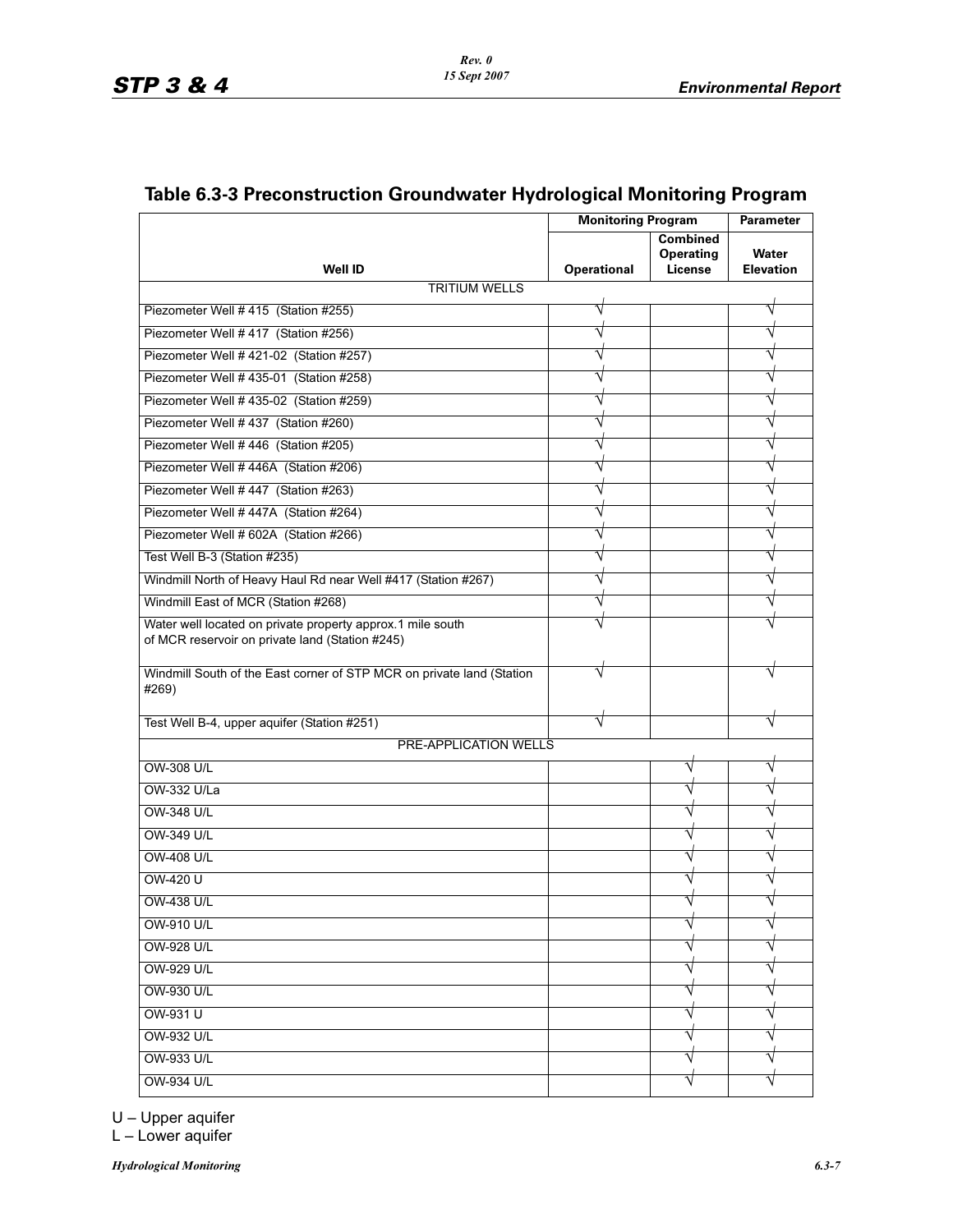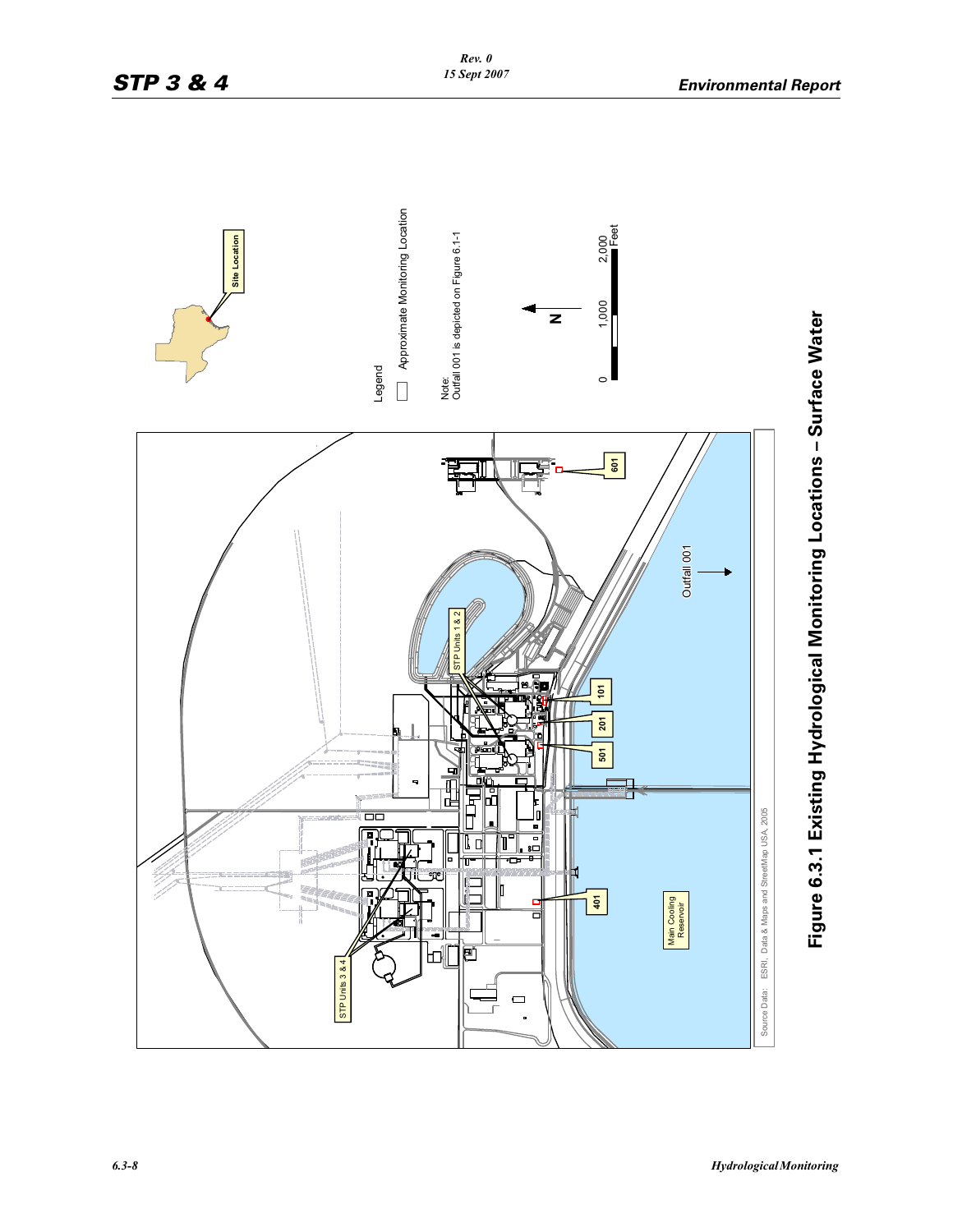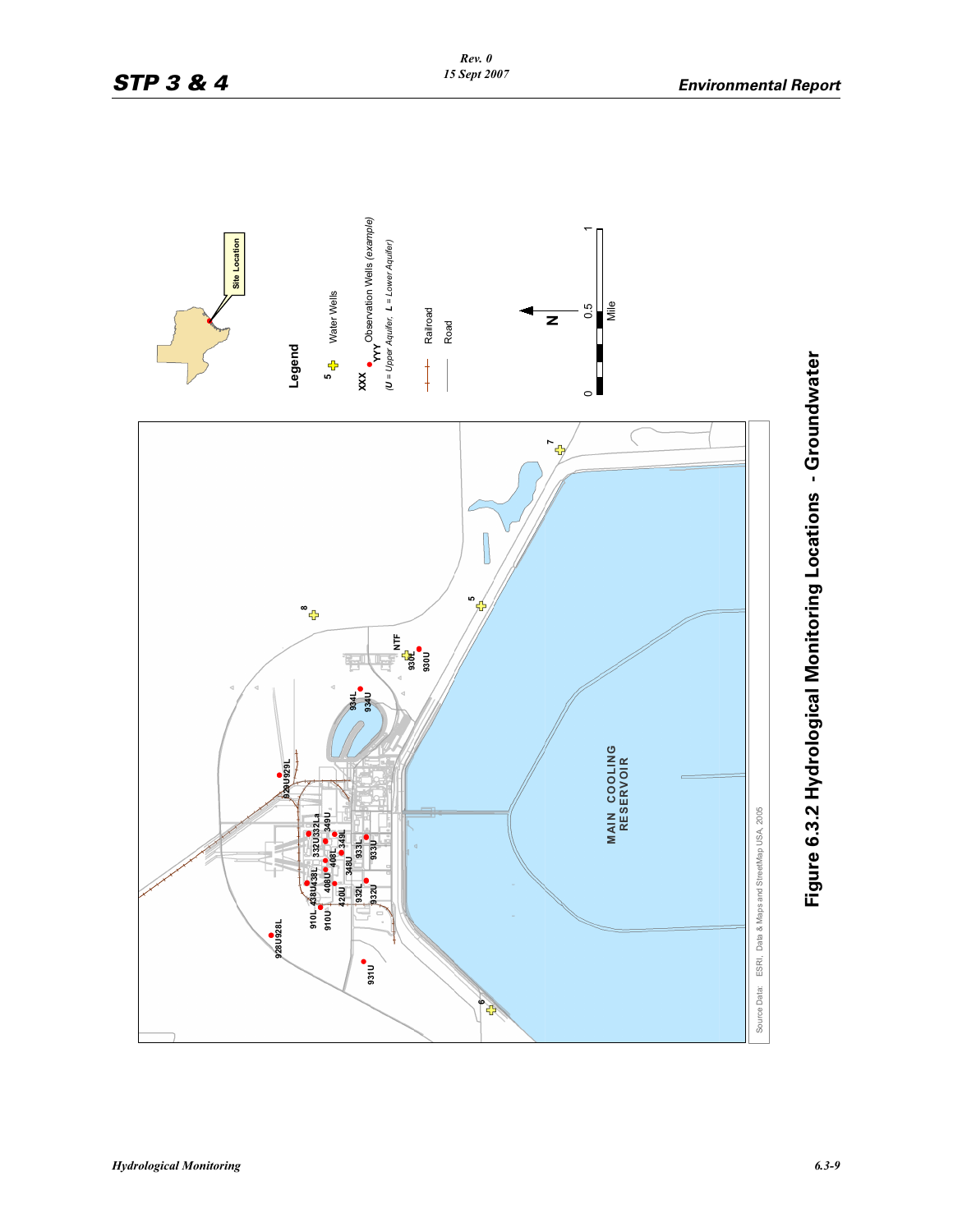